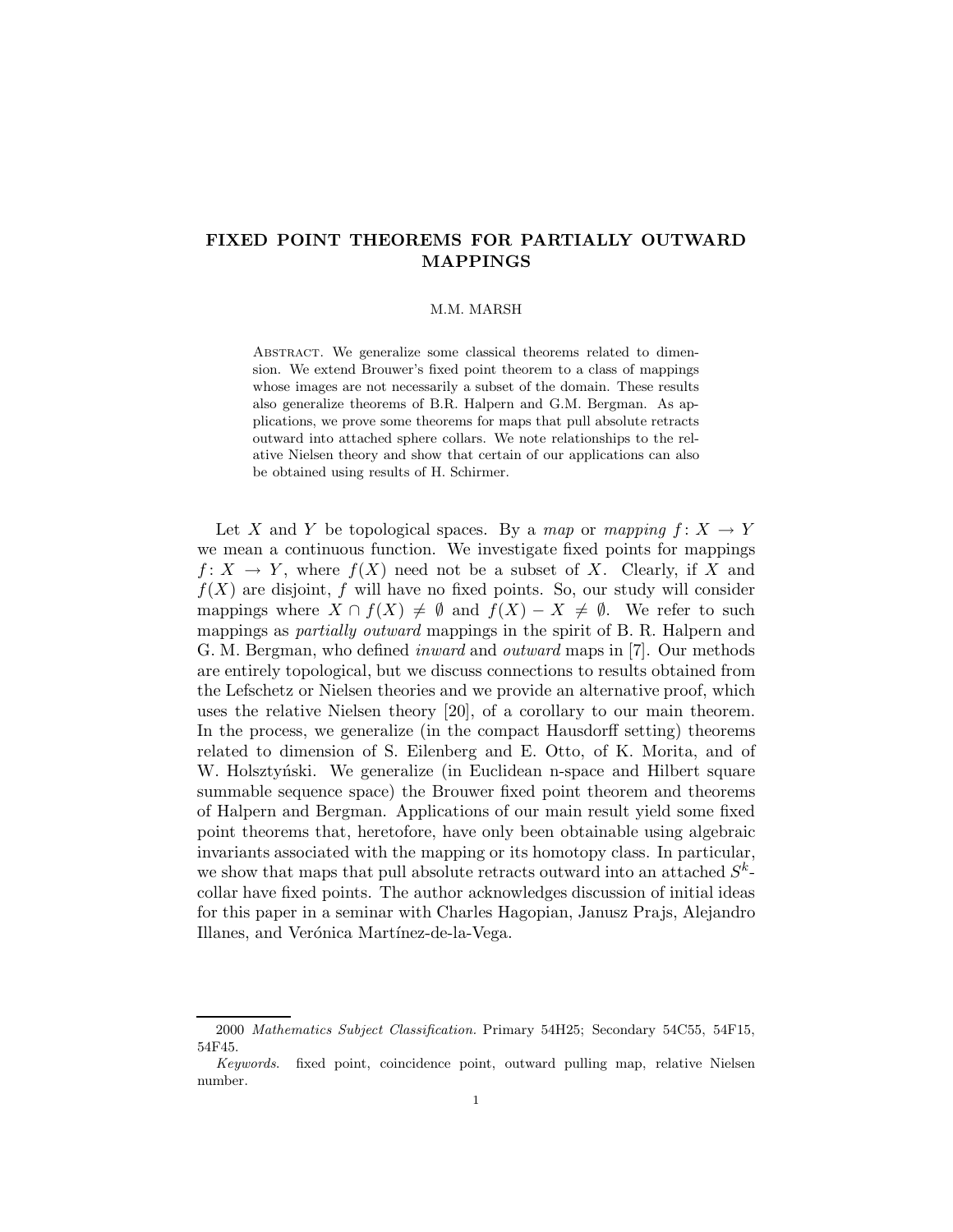# 1. Definitions and Preliminary Theorems

Let  $X$  be a compact Hausdorff space with subsets  $A, B$ , and  $F$  (possibly empty), and suppose that  $A$  and  $B$  are closed and disjoint. We say that F separates X between A and B if  $X - F$  is not connected between A and  $B$ . That is, if there exist mutually separated sets  $M$  and  $N$  such that  $X - F = M \cup N$ ,  $A \subseteq M$ , and  $B \subseteq N$ . We point out that if F separates X between A and B, then F is disjoint from  $A \cup B$ . We say that the closed set  $F$  (possibly empty) weakly cuts  $A$  from  $B$  in  $X$  (or  $F$  weakly cuts  $X$ between A and B) if each closed connected set in X that intersects both  $A$ and B also intersects F. The closed set F need not be disjoint from  $A \cup B$ to weakly cut A from B.

Following terminology used by W. Holsztyński in  $[8, 9]$ , define an n-system in the topological space X as a finite sequence  $\{(A_{-i}, A_i)\}_{i=1}^n$  of pairs of closed sets such that  $A_{-i} \cap A_i = \emptyset$  for  $1 \leq i \leq n$ . The *n*-system  $\{(\overline{A}_{-i}, A_i)\}_{i=1}^n$ is separable if there exist closed sets  ${F_i}_{i=1}^n$  such that  $\bigcap_{i=1}^n F_i = \emptyset$  and for each  $1 \leq i \leq n$ ,  $F_i$  separates  $A_{-i}$  from  $A_i$ . We say the *n*-system is *weakly* separable if there exist closed sets  ${F_i}_{i=1}^n$  such that  $\bigcap_{i=1}^n F_i = \emptyset$  and for each  $1 \leq i \leq n$ ,  $F_i$  weakly cuts  $A_{-i}$  from  $A_i$  in X.

In 1938, S. Eilenberg and E. Otto [5] proved that, for separable metric spaces  $X$ , the covering dimension of  $X$  is greater than or equal  $n$  (dim  $X \geq n$ ) if and only if there exists a non-separable *n*-system in X. In 1950, K. Morita [13] established this equivalence for normal spaces, see [16, Th.9- 9, p.51. In 1964, W. Holsztyński [8] proved that, for normal spaces  $X$ , dim  $X \geq n$  if and only if there exists a universal mapping of X onto  $I^n$ , where  $I^n = \prod_{i=1}^n I$  and  $I = [-1, 1]$ . A mapping  $f: X \to Y$  of topological spaces is said to be *universal* if for each mapping  $g: X \to Y$ , there is a point  $x \in X$ such that  $f(x) = g(x)$ . Thus, together these results establish the following theorem.

**Theorem 1.** Let  $X$  be a normal space. The following are equivalent.

- (1) dim  $X > n$ ,
- (2) there exists a non-separable n-system in  $X$ , and
- (3) there exists a universal mapping of  $X$  onto  $I^n$ .

We will show that for compact Hausdorff spaces  $X$ , the same equivalences can be established with weakly separable n-systems replacing separable nsystems. First we need two lemmas. An analogous form of the first lemma was proved in the setting of metric continua in [11, Lemma 1]. Essentially the same proof works for the lemma below in compact Hausdorff spaces. Since the proof is short, we include it for completeness. The author wishes to thank Eldon Vought for helpful discussions concerning the proof of this lemma. We recall the statement of the Wire Cutting Theorem (see [12, Th44, p15]), which we use in the proof of Lemma 1 below.

Wire Cutting Theorem. If  $H$  and  $K$  are mutually exclusive closed subsets of the perfectly compact closed point set M but M contains no continuum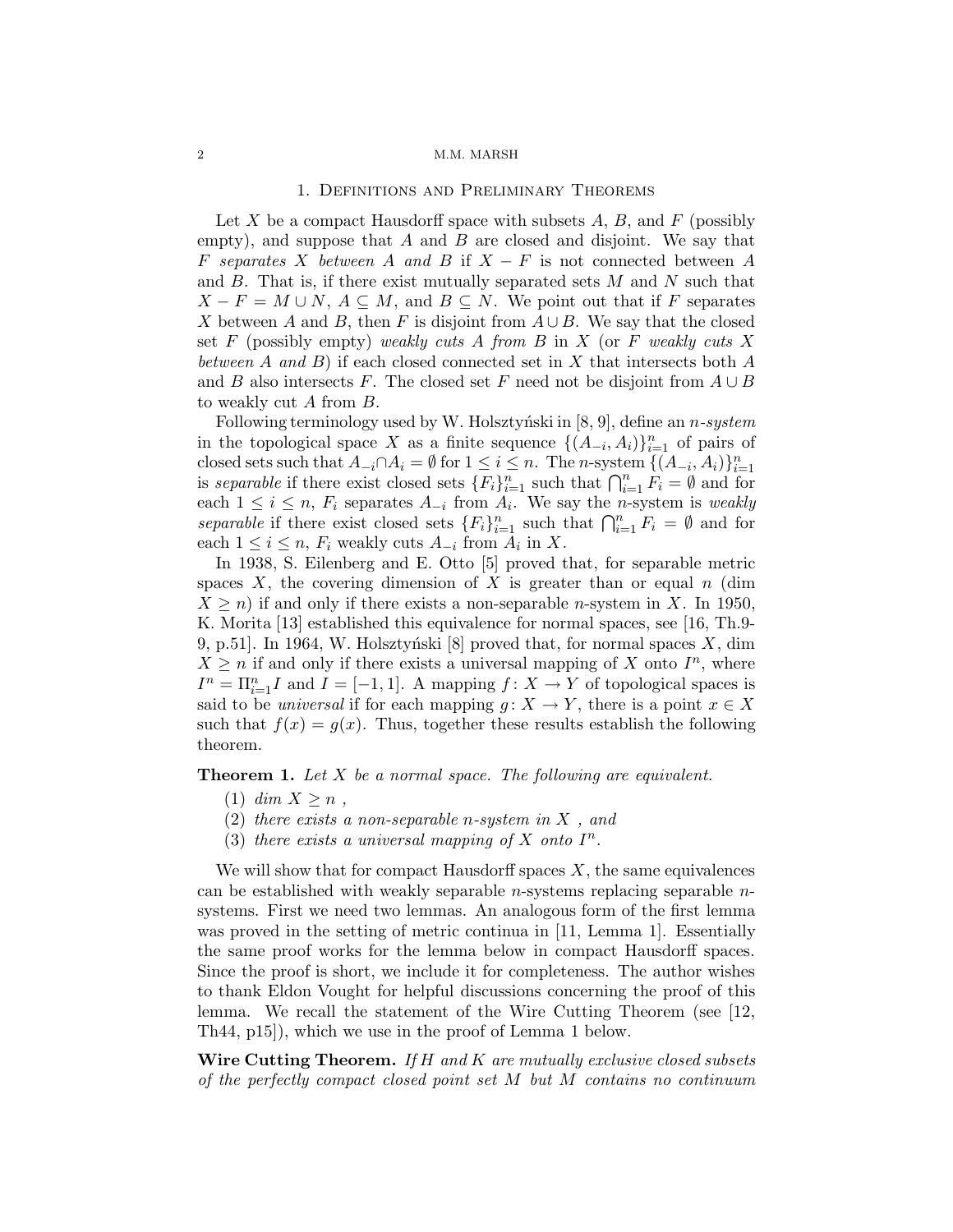intersecting both  $H$  and  $K$ , then  $M$  is the sum of two mutually exclusive closed point sets one containing H and the other containing K.

**Lemma 1.** Suppose  $F$  is a closed set in the compact Hausdorff space  $X$  that weakly cuts  $X$  between the disjoint closed sets  $A$  and  $B$ . If  $U$  is an open set containing F, then there is a closed set  $E \subseteq U$  such that E separates X between A and B.

*Proof.* If F is empty, let U be any open set in X. By the definition of weak cutting, no closed connected set in  $X$  intersects both  $A$  and  $B$ . Thus, by the Wire Cutting theorem  $X = X - F$  is not connected between A and B. So,  $F = \emptyset \subseteq U$  separates A from B and we are done. Hence, we assume that  $F \neq \emptyset$ .

Suppose one of A or B is a subset of U. Suppose  $A \subseteq U$ . Let V be an open set such that  $A \subseteq V \subseteq \overline{V} \subseteq U$  and  $\overline{V} \cap B = \emptyset$ . Then the boundary of V is a closed set in U that separates X between A and B. Thus, we may assume that neither  $A$  nor  $B$  is a subset of  $U$ .

First we show that  $U - (A \cup B)$  separates X between A and B. Let A' be the set of all  $x \in X - U$  such that there exists a closed connected set  $C \subseteq X-U$  with  $x \in C$  and  $C \cap (A-U) \neq \emptyset$ . Analogously, let B' be the set of all  $x \in X - U$  such that there exists a closed connected set  $C \subseteq X - U$  with  $x \in C$  and  $C \cap (B-U) \neq \emptyset$ . Clearly, A' and B' are closed,  $A-U \subseteq A'$ , and  $B-U\subseteq B'$ . Since F weakly cuts X between A and B, no closed connected subset of  $X - U$  intersects both A' and B'. Again, by the Wire Cutting theorem, U separates X between  $A'$  and  $B'$ , and hence between  $A - U$  and  $B-U$ . Since  $A \cap B = \emptyset$ , it follows that  $U - (A \cup B)$  separates X between A and B.

By [10, Th3, p155], it follows that  $U - (A \cup B)$  contains a closed set E that separates X between A and B.

**Lemma 2.** Let X be a compact Hausdorff space. The n-system  $\{(A_{-i}, A_i)\}_{i=1}^n$ in  $X$  is separable if and only if it is weakly separable.

*Proof.*  $\Rightarrow$ : Obvious from the definitions.

 $\Leftarrow$ : For  $1 \leq i \leq n$ , let  $F_i$  be a closed set that weakly cuts between  $A_{-i}$ and  $A_i$  in X. Suppose that  $\bigcap_{i=1}^n F_i = \emptyset$ . For  $1 \leq i \leq n$ , there exists an open set  $U_i$  in X such that  $F_i \subseteq U_i$  and  $\bigcap_{i=1}^n U_i = \emptyset$ . By Lemma 1, for each  $1 \leq i \leq n$ , there exists a closed set  $E_i \subseteq U_i$  such that  $E_i$  separates X between  $A_{-i}$  and  $A_i$ . Since  $\bigcap_{i=1}^n U_i = \emptyset$ , it follows that  $\bigcap_{i=1}^n E_i = \emptyset$ . Therefore the *n*-system  $\{(A_{-i}, A_i)\}_{i=1}^n$  is separable.

We have the following theorem.

**Theorem 2.** Let  $X$  be a compact Hausdorff space. The following are equivalent.

- $(1)$  dim  $X \geq n$ ,
- (2) there exists a non-weakly separable n-system in  $X$ , and
- (3) there exists a universal mapping of X onto  $I^n$ .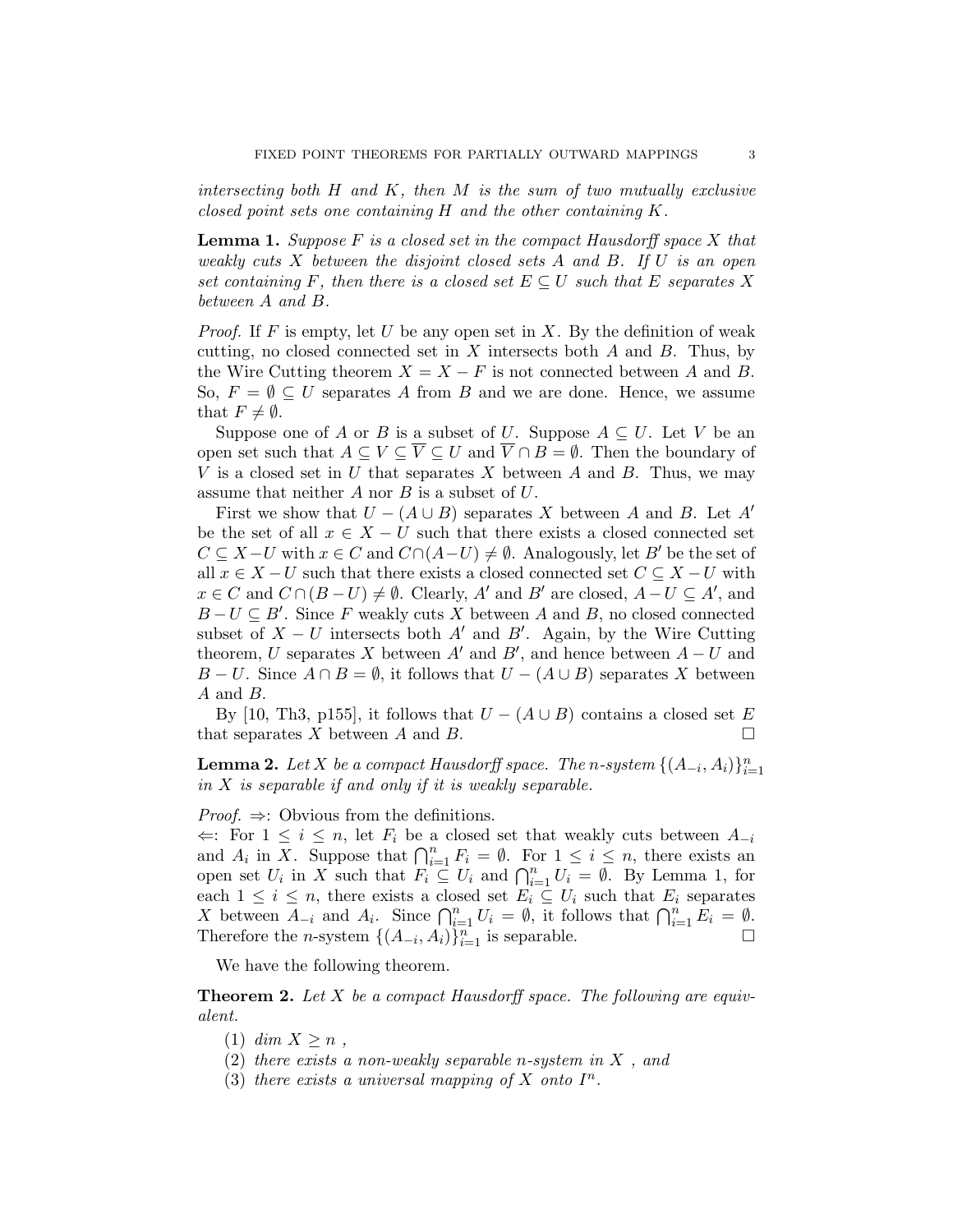For  $n \geq 1$ , let  $\mathbb{E}^n$  denote Euclidean n-space,  $B^n$  the unit ball in  $\mathbb{E}^n$ , and  $S^{n-1}$  the unit sphere in  $\mathbb{E}^n$ . For  $1 \leq i \leq n$ , let  $\pi_i: \mathbb{E}^n \to \mathbb{R}$  be coordinate projection. For  $n \geq 1$ , let  $I_{-i}^n = \pi_i^{-1}(-1) \cap I^n$  and  $I_i^n = \pi_i^{-1}(1) \cap I^n$  be opposite sides of  $I^n$ .

W. Holsztyński showed in [8, Lemma] that, for normal spaces  $X$ , the mapping  $f: X \to I^n$  is universal if and only if the *n*-system  $\{(f^{-1}(I^n_{-i}), f^{-1}(I^n_i)\}_{i=1}^n)$ is not separable. By Lemma 2, we have the following theorem.

**Theorem 3.** Let X be a compact Hausdorff space. The mapping  $f: X \to I^n$ is universal if and only if the n-system  $\{(f^{-1}(I_{-i}^n), f^{-1}(I_i^n)\}_{i=1}^n$  is not weakly separable.

## 2. A generalization of the Brouwer Fixed Point Theorem

Suppose that  $f, g: I^n \to \mathbb{E}^n$  are mappings. Suppose for some  $1 \leq i \leq n$ ,  $\pi_i f(x) \leq \pi_i g(x)$  for all  $x \in I_{-i}^n$  and  $\pi_i f(x) \geq \pi_i g(x)$  for all  $x \in I_i^n$  (or both inequalities are reversed), then we say that  $f$  moves a pair of opposite sides of  $I^n$  in opposite directions relative to g. In particular, we say that f moves  $I_{-i}^n$  and  $I_i^n$  in opposite *outward* directions relative to g for the inequalities given, and *inward* relative to  $g$  if they are reversed. If  $g$  is the identity map on  $I^n$ , then we simply say that f moves a pair of opposite sides of  $I^n$  in opposite directions, outward or inward as the case may be.

**Theorem 4.** If  $f, g: I^n \to \mathbb{E}^n$  are mappings and f moves each pair of opposite sides of  $I<sup>n</sup>$  in opposite directions relative to g, then f and g have a coincidence point.

*Proof.* Fix i such that  $1 \leq i \leq n$ . Define the sets

$$
L_i = \{ x \in I^n \mid \pi_i f(x) < \pi_i g(x) \},
$$
\n
$$
R_i = \{ x \in I^n \mid \pi_i f(x) > \pi_i g(x) \},
$$
\n
$$
H_i = \{ x \in I^n \mid \pi_i f(x) = \pi_i g(x) \}.
$$

We claim that  $H_i$  is not empty and that  $H_i$  weakly cuts  $I^n$  between  $I^n_{-i}$ and  $I_i^n$ . Suppose  $H_i$  is empty. Then  $L_i \cup R_i = I^n$ . By assumption, either  $I_{-i}^n \subseteq L_i$  and  $I_i^n \subseteq R_i$  or vice versa. In either case,  $L_i \neq \emptyset \neq R_i$ . But also  $L_i$  and  $R_i$  are disjoint open sets, contradicting the connectedness of  $I^n$ .

To see that  $H_i$  cuts weakly between  $I_{-i}^n$  and  $I_i^n$  in  $I^n$ , let K be a continuum in  $I^n$  intersecting both  $I_{-i}^n$  and  $I_i^n$ . Repeating the argument above for the sets  $L_i \cap K$  and  $R_i \cap K$  gives us that  $H_i \cap K$  is not empty.

Hence, we have sets  $\{H_i\}_{i=1}^n$ , each weakly cutting  $I_{-i}^n$  from  $I_i^n$  in  $I^n$ . Note that for  $1 \leq i \leq n$ ,  $I_{-i}^n = id^{-1}(I_{-i}^n)$  and  $I_i^n = id^{-1}(I_i^n)$ , where  $id: I^n \to I^n$ is the identity mapping. Since  $id: I^n \to I^n$  is universal, it follows from Theorem 3 that the *n*-system  $\{I_{-i}^n, I_i^n\}_{i=1}^n$  is not weakly separable. Therefore,  $\bigcap_{i=1}^n H_i \neq \emptyset$ . It follows that f and g have a coincidence point.

**Corollary 1.** If  $f: I^n \to \mathbb{E}^n$  is a mapping and f moves each pair of opposite sides of  $I<sup>n</sup>$  in opposite directions, then f has a fixed point.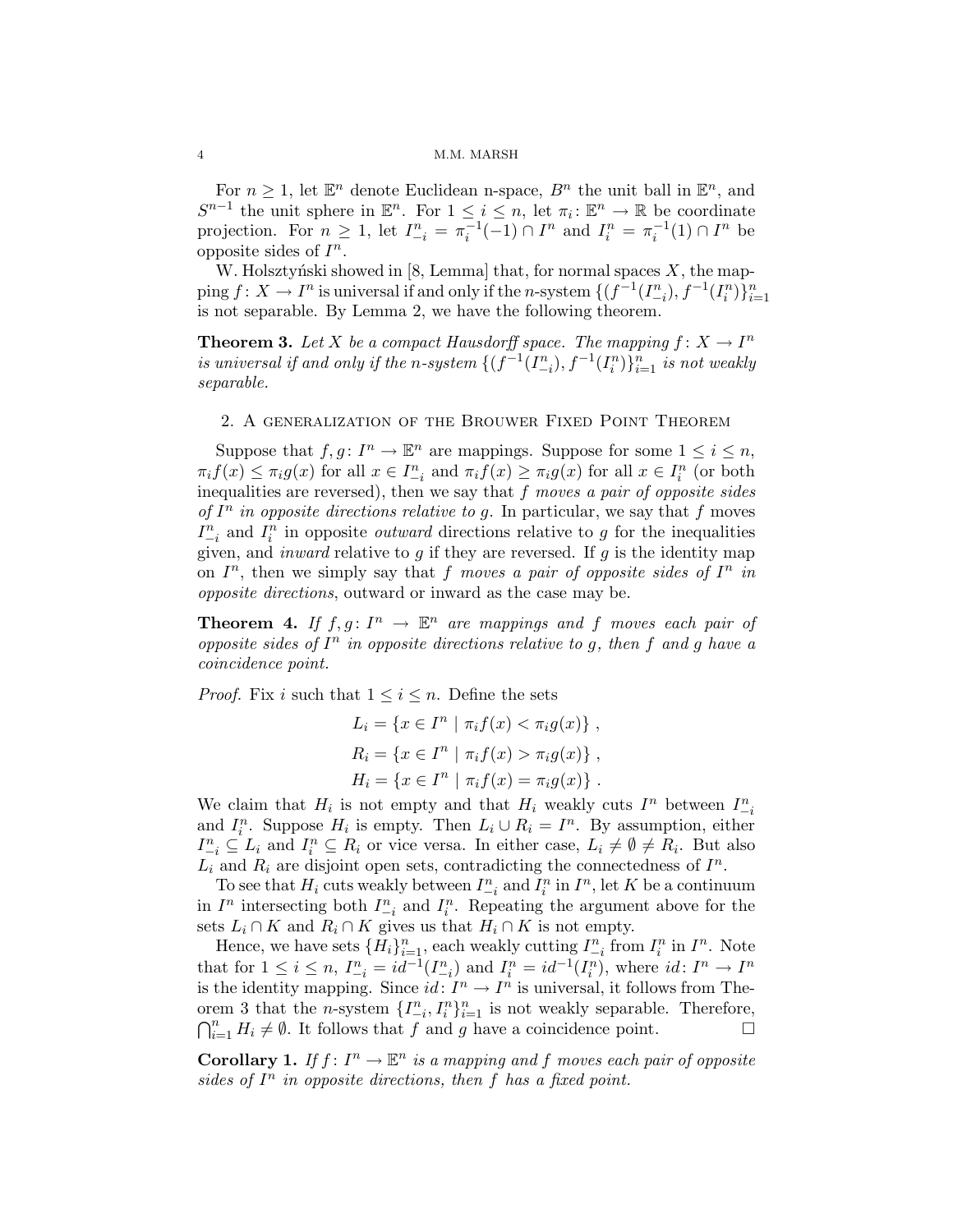Note that Corollary 1 is a generalization of the Brouwer fixed point theorem in the sense that it applies to a larger class of mappings whose images are not necessarily contained in  $I<sup>n</sup>$ . Also, Brouwer's theorem follows immediately from Corollary 1. Furthermore, Theorem 4 and Corollary 1 give sufficient conditions for the existence of coincidence points, respectively fixed points, based only on behavior of the maps on the boundary of  $I<sup>n</sup>$ . The interior of  $I^n$  may be mapped anywhere in  $\mathbb{E}^n$ .

Let  $H$  be the Hilbert cube in the Hilbert square summable sequence space  $\ell_2$ . That is,  $H = \{(x_1, x_2, \ldots) \in \ell_2 \mid |x_i| \leq \frac{1}{i} \text{ for all } i \geq 1\}.$  For each  $n \geq 1$ , identify  $\mathbb{E}^n$  with  $\{(x_1, x_2, \ldots) \in \ell_2 \mid x_i = 0 \text{ for } i > n\}$  and *I*<sup>n</sup> with  $\mathbb{E}^n \cap H$ . For *i* ≥ 1, let  $I_{-i}^{\infty} = \{(x_1, x_2, ...) \in H \mid x_i = -\frac{1}{i}\}\$ and  $I_i^{\infty} = \{(x_1, x_2, \ldots) \in H \mid x_i = \frac{1}{i}\}\$ be opposite sides of H. Note that, with our identifications, for each  $n \geq 1$  and each  $1 \leq i \leq n$ ,  $I_{-i}^{\infty} \cap \mathbb{E}^{n} = I_{-i}^{n}$  and  $I_i^{\infty} \cap \mathbb{E}^n = I_i^n$ .

**Theorem 5.** If  $f, g: H \to \ell_2$  are mappings and f moves each pair of opposite sides of H in opposite directions relative to g, then f and g have a coincidence point.

*Proof.* Let d denote the metric on  $\ell_2$  induced by the usual inner product. Suppose f and g have no coincidence point and let  $\epsilon$  be a positive number such that  $d(g(x), f(x)) \geq \epsilon$  for each  $x \in H$ . For each  $n \geq 1$ , let  $p_n: \ell_2 \to \mathbb{E}^n$ denote the natural projection. For each  $n \geq 1$ , the mapping  $p_n f|_{I^n} : I^n \to \mathbb{R}^n$  $\mathbb{E}^n$  moves each pair of opposite sides of  $I^n$  in opposite directions relative to  $p_n g|_{I^n}: I^n \to \mathbb{E}^n$ . To see this, fix  $n \geq 1, 1 \leq i \leq n$ , and suppose to  $p_n g|_{I^n}$ .  $I \to \mathbb{R}$ . To see this, if  $n \geq 1$ ,  $1 \leq i \leq n$ , and suppose that f moves  $I_{-i}^{\infty}$  and  $I_i^{\infty}$  in opposite outward directions relative to g. Let  $x \in I_i^n = I_i^{\infty} \cap \mathbb{E}^n$ . Since  $x \in I_i^{\infty}$ , by assumption,  $f(x)_i \ge g(x)_i$ . Since  $n \geq i$ ,  $p_n f(x)_i = f(x)_i \geq g(x)_i = p_n g(x)_i$ . Similarly, for  $x \in I_{-i}^n$ ,  $p_n f(x)_i =$  $f(x)_i \leq g(x)_i = p_n g(x)_i.$ 

So, Theorem 4 applies to the mappings  $p_n f|_{I^n}$  and  $p_n g|_{I^n}$  for each  $n \geq 1$ . For  $n \geq 1$ , let  $x^n$  be a coincidence point of  $p_n f|_{I^n}$  and  $p_n g|_{I^n}$ ; so,  $p_n f(x^n) =$  $p_n g(x^n)$ . It follows that  $g(x^n)$  and  $f(x^n)$  agree on their first n coordinates. Assume without loss of generality that  $\{x^n\}_{n\geq 1}$  converges to x in H. By continuity of f and g,  $\{f(x^n)\}_{n\geq 1}$  converges to  $f(x)$ ,  $\{g(x^n)\}_{n\geq 1}$  converges to  $g(x)$  and it follows that  $f(x) = g(x)$ .

**Corollary 2.** If  $f : H \to \ell_2$  is a mapping and f moves each pair of opposite sides of H in opposite directions, then f has a fixed point.

In 1968, B. R. Halpern and G. M. Bergman [7] defined *inward*, *weakly* inward, outward, weakly outward, and nowhere outward normal maps on compact, convex sets in topological vector spaces. Without repeating their definitions, the idea is as follows. Let  $K$  be a compact convex set in the topological vector space X. For each  $x \in K$ , associate three sets: the inward set  $I_x$ , which is the union of all "rays" from x through other points of K; the *outward set*  $O_x$ , which is  $-I_x + 2x$  (vector space operations); and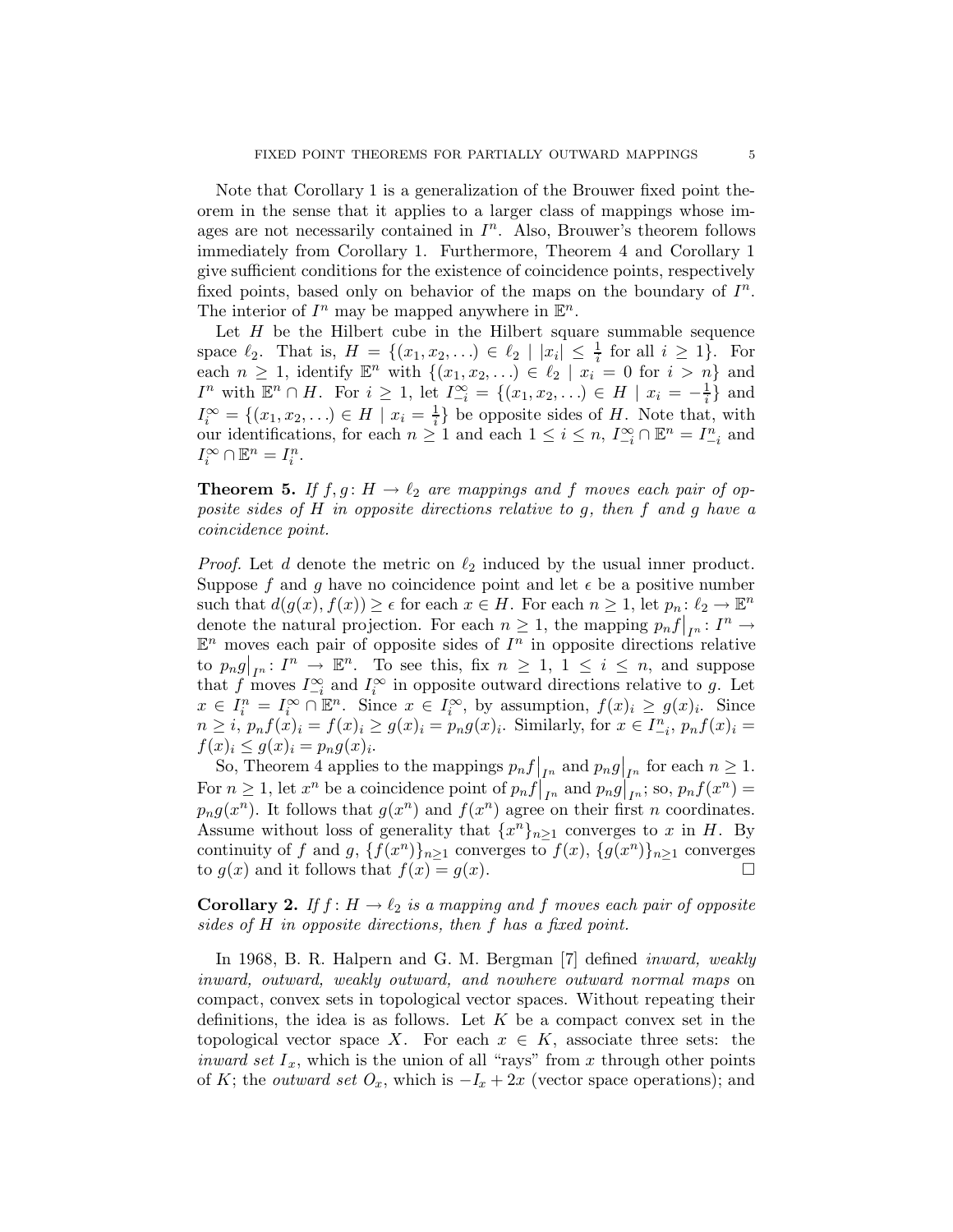the *outward normal set*  $N_x$ , which is the preimage of x under the nearest point mapping *n* of *X* onto *K* (that is,  $N_x = n^{-1}(x)$ ). They prove that

(1) in a strictly convex normed linear space X, if  $f: K \to X$  is a map such that no point x maps into  $N_x$ , then f has a fixed point, and

 $(2)$  in a topological vector space X whose continuous linear functionals distinquish points, if  $f: K \to X$  is a weakly inward (weakly outward) map meaning that for each  $x \in K$ ,  $f(x)$  is in the closure of  $I_x$  (for each x,  $f(x)$ ) is in the closure of  $O_x$ ), then f has a fixed point.

Our Corollaries 1 and 2 generalize the second result in  $\mathbb{E}^n$  and  $\ell_2$ . Any weakly inward (or weakly outward) map on  $I<sup>n</sup>$  (or H) satisfies the hypothesis of our Theorem 4 (or Theorem 5). Consider also the following example.

**Example 1.** In  $\mathbb{E}^2$ , let  $f: I^2 \to [-2,2] \times I$  be any mapping such that  $f(I_{-1}^2) = \{-2\} \times [-\frac{1}{2}]$  $\frac{1}{2}, \frac{1}{2}$  $\frac{1}{2}$ ] and  $f(I_1^2) = \{2\} \times [-\frac{1}{2}]$  $\frac{1}{2}, \frac{1}{2}$  $\frac{1}{2}$ . See the figure below for one such example.  $(-1,1)$ 



By Corollary 1, f has a fixed point in  $I^2$ . We cannot apply Halpern's and Bergman's results to get that  $f$  has a fixed point. For we observe that the image of the point  $(-1,1)$  in  $I^2$  is neither in the closure of  $I_x$  nor in the closure of  $O_x$ . Furthermore, since the map  $t: I_{-1}^2 \to \{-2\} \times I$  defined by  $t(x) = x - (1,0)$  is universal, t and  $f|_{I_{-1}^2}$  have a coincidence point x. But then x is a point of  $I^2$  that is mapped by f into its outward normal set  $N_x$ .

# 3. Applications

Let  $A$ ,  $N$ , and  $Y$  be compact absolute neighborhood retracts  $(ANSs)$ ,  $A \subseteq N$ , and  $g: A \to Y$  a mapping. If g is an imbedding, we refer to the adjunction space  $X = N \cup_q Y$  (see [22, p.165]) as Y with N attached at A. If  $f: Y \to X$  is a mapping such that  $f(A) \subseteq N$ , we say that f pulls A (or Y) outward into N (or f is an outward pulling map on A). We look at a few examples of such maps for specific  $A$ ,  $N$ , and  $Y$ , and for  $g$  an imbedding. For  $m \in \mathbb{N}$  and  $k \in \mathbb{N} \cup \{0\}$ , we refer to any homeomorph of  $S^k \times \prod_{i=1}^m I$ as an  $(S^k, m)$ -collar. We refer to an  $(S^k, 1)$ -collar as simply an  $S^k$ -collar. Fix  $n \geq 1$  and  $0 \leq k \leq n-1$ , and let  $g: S^k \times \{0\} \to B^n$  be an imbedding whose image bounds a  $(k + 1)$ -ball in  $B<sup>n</sup>$ . Let  $X = (S<sup>k</sup> \times [0, 1]) \cup_{g} B<sup>n</sup>$ . Then X is an *n*-ball with an attached  $S<sup>k</sup>$ -collar. If the image of g lies in the boundary of  $B^n$ , denoted  $\partial B^n$ , we say that X is an *n*-ball with an  $S^k$ -collar attached to its boundary. Throughout it will be convenient to identify  $S^k$ ,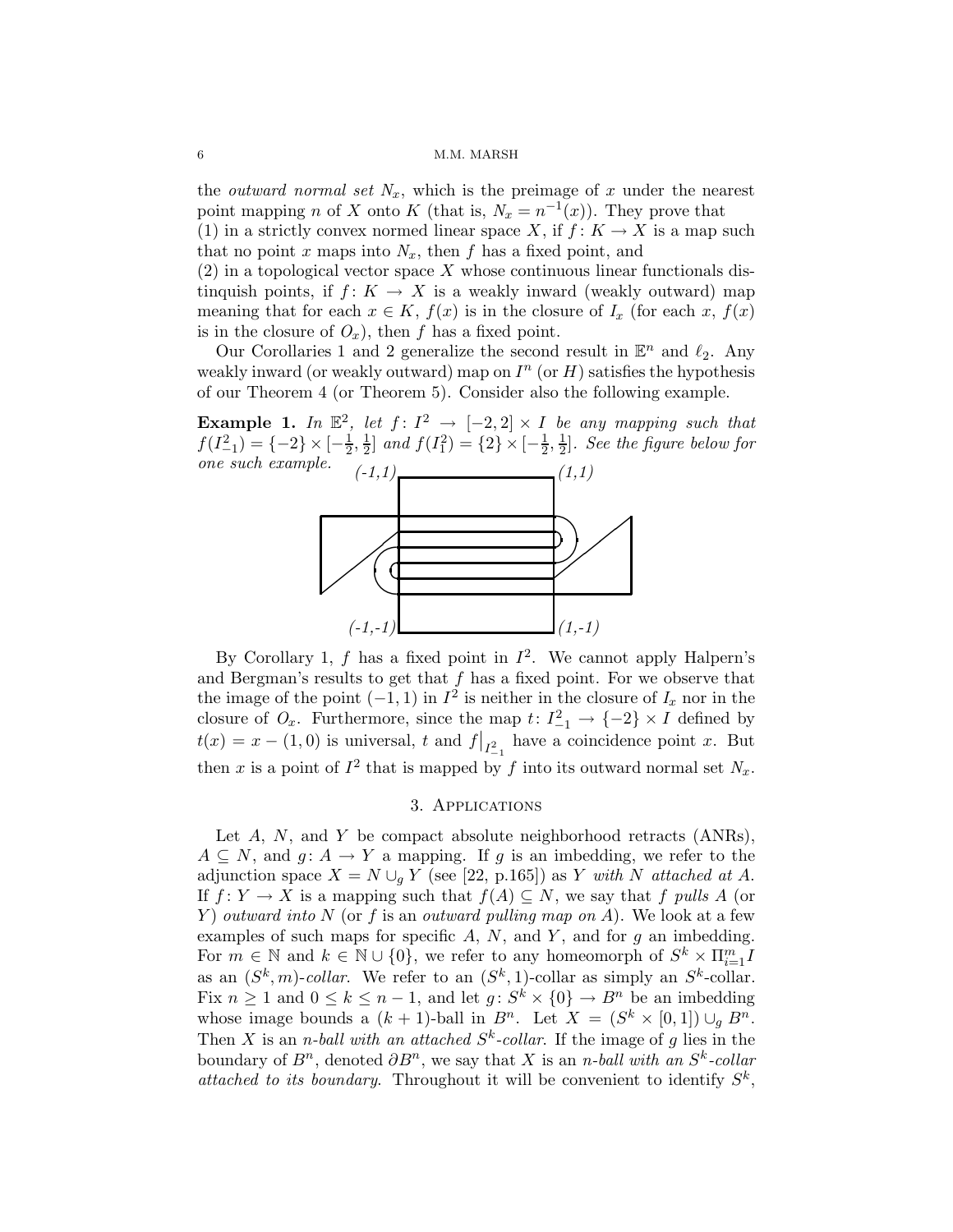$S^k \times \{0\}$ , and  $g(S^k \times \{0\})$ . Also, let  $\pi_1$  and  $\pi_2$  denote coordinate projection on  $S^k \times [0, 1]$  with images lying in X. If f pulls  $S^k$  outward into  $S^k \times [0, 1]$  and  $\pi_1 f|_{S^k} = id|_{S^k}$ , then we say that f pulls  $S^k$  straight outward into  $S^k \times [0, 1]$ .

**Theorem 6.** Let  $n \geq 1$  and suppose that X is an n-ball with an  $S^k$ -collar attached to its boundary for some  $1 \leq k < n$ . If  $f : B<sup>n</sup> \to X$  is a mapping that pulls  $S^k$  straight outward into  $S^k \times [0,1]$ , then f has a fixed point.

*Proof.* We identify  $B^n$  with  $I^n$ ,  $S^k \times [0,1]$  with  $\{(x_1, x_2, \ldots, x_n) \mid 1 \leq |x_i| \leq$ 2 for  $1 \leq i \leq k+1$  and  $x_i = 0$  for  $i > k+1$ , and  $S^k \times \{0\}$  with the subset of  $S^k \times [0,1]$  such that  $|x_i|=1$  for  $1 \leq i \leq k+1$ . We assume that f is fixed point free. From the identifications above, we have that

$$
S^k \times \{0\} = \bigcup_{i=1}^{k+1} (I_{-i}^{k+1} \cup I_i^{k+1})
$$

and for each  $1 \leq i \leq k+1$ ,  $I_{-i}^{k+1} \subseteq I_{-i}^n$  and  $I_i^{k+1} \subseteq I_i^n$ . Since f is fixed point free and  $\pi_1 f = id$  on  $S^k \times \{0\}$ , each point x of  $S^k \times \{0\}$  has a neighborhood  $U_x$  in  $\partial I^n$  whose closure  $\overline{U}_x$  is homeomorphic to  $I_i^n \approx I^{n-1}$  and such that  $f(\overline{U}_x) \cap I^n = \emptyset$ . By compactness of  $S^k \times \{0\}$ , there are finitely many of these closed neighborhoods  $\overline{U}_{x_1}, \ldots, \overline{U}_{x_m}$  covering  $S^k \times \{0\}$ . So, there exists  $0 < t < 1$  such that the  $(S^k, (n - k - 1))$ -collar  $T = \bigcup_{i=1}^{k+1} (I_{-i}^{k+1} \cup I_i^{k+1}) \times$  $\Pi_{j=k+2}^{n}[-t,t]$  is a subset of  $\bigcup_{j=1}^{m} \overline{U}_{x_j}$  (One might view this as a type of collaring theorem for  $k < n-1$ , see [23, Th.6.23]); and therefore  $f(T) \cap I^n =$  $\emptyset$ . Now, there is a homeomorphism of the pair  $(I^n, \bigcup_{i=1}^{k+1} (I_{-i}^n \cup I_i^n))$  and  $(I^{k+1} \times \Pi_{j=k+2}^n[-t,t],T)$ , so there is no loss of generality to assume that  $\bigcup_{i=1}^{k+1} (I_{-i}^n \cup I_i^n) = T$  and that  $f(\bigcup_{i=1}^{k+1} (I_{-i}^n \cup I_i^n)) \cap I^n = \emptyset$ . Thus, we have that for  $1 \leq i < k+1$ , f maps the opposite sides  $I_{-i}^n$  and  $I_i^n$  of  $I^n$  in opposite outward directions, and for  $k + 1 < i \leq n$ , f maps the opposite sides  $I_{-i}^n$ and  $I_i^n$  of  $I^n$  in opposite inward directions. By Corollary 1, f has a fixed  $point.$ 

Since we only need to know the behavior of the mapping f on  $\partial I^n$  in Corollary 1, we point out that the proof of Theorem 6 above, with little modification, proves the following stronger result which doesn't require the image of  $f$  to be a subset of  $X$ . However, the statement of the theorem is somewhat cumbersome, so we will not point out similar extensions of other applications. Note, nevertheless, the "partial outwardness" of the map in the sense of Halpern and Bergman.

**Theorem 7.** Let k and n be integers with  $0 \leq k \leq n$ . Suppose that  $f: B^n \to$  $\mathbb{E}^n$  is a mapping, B is a  $(k+1)$  – ball in  $B^n$  whose boundary  $S \approx S^k$  lies in  $\partial B^n$ . If there exists a neighborhood T of S lying in  $\partial B^n$  such that T is a  $(S^k, n-k-1)$ -collar,  $f(p, y)$  is in the closure of the outward set of  $\{p\} \times I^{n-k-1}$  for each  $(p, y) \in T$  (where  $p \in S^k$  and  $y \in I^{n-k-1}$ ), and  $f(x)$ is in the closure of the inward set of x for each  $x \notin T$ , then f has a fixed point.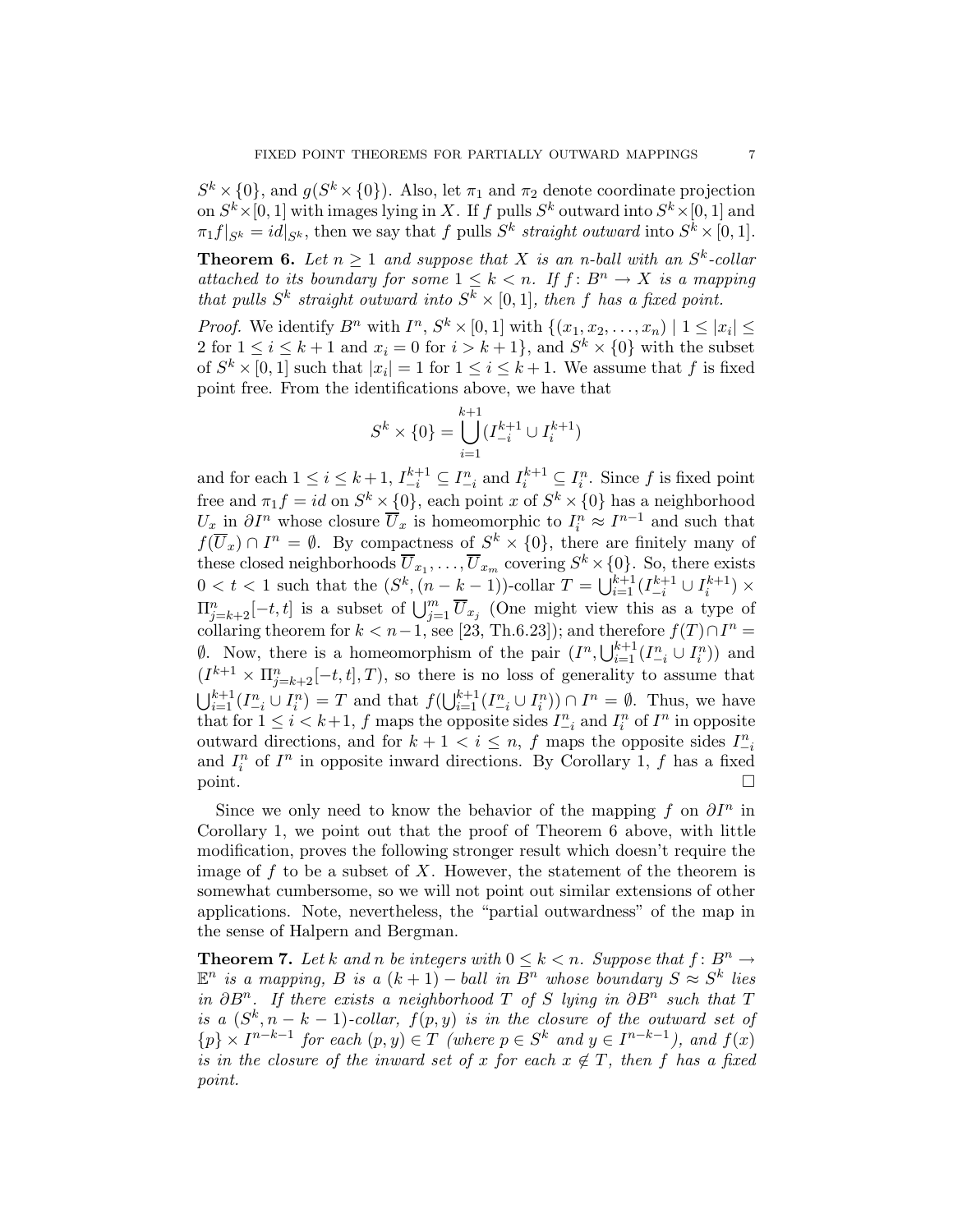Now we generalize Theorem 6 to an *n*-ball with arbitrary attached  $S^k$ collar.

**Theorem 8.** Let  $n > 1$  and suppose that X is an n-ball with an attached  $S^k$ -collar for some  $1 \leq k < n$ . If  $f: B^n \to X$  is a mapping that pulls  $S^k$ straight outward into  $S^k \times [0,1]$ , then f has a fixed point.

*Proof.* Identify  $B^{n+1}$  with  $B^n \times [-1,0]$  and  $B^n$  with  $B^n \times \{0\}$ . Now the imbedding  $g: S^k \times \{0\} \to B^n$  can be considered to have its image lying in  $\partial B^{n+1}$ . So,  $X' = (S^k \times \{0\}) \cup_g B^{n+1}$  is an  $(n+1)$ -ball with an  $S^k$ -collar attached to its boundary. Let  $\pi: B^n \times [-1,0] \to B^n \times \{0\}$  be projection. The mapping  $f\pi: B^{n+1} \to X \subseteq X'$  satisfies the hypothesis of Theorem 6, and thus has a fixed point x in  $B<sup>n</sup> \times [-1, 0]$ . So,  $f\pi(x) = x$ . Since the image of  $f\pi$  is contained in  $X, x \notin B^n \times [-1,0)$ . So,  $x \in B^n \times \{0\} = B^n$ . Hence,  $\pi(x) = x$  and we have that  $f(x) = x$  with  $x \in B^n$ .

**Theorem 9.** Let X be the Hilbert cube H with an attached  $S^k$ -collar for some  $k \geq 0$ . If  $f: H \to X$  is a mapping that pulls  $S^k$  straight outward into  $S^k \times [0,1]$ , then f has a fixed point.

*Proof.* Suppose that f is fixed point free and  $\epsilon$  is a positive number such that  $d(x, f(x)) \geq \epsilon$  for all  $x \in H$ . Let n be large enough so that  $n > k$ ,  $S^k \times \{0\} \subseteq I^n$ , and if  $r: H \to I^n$  is the natural projection, then  $d(x, r(x)) < \epsilon$ for all  $x \in H$ . Let  $\hat{r} \colon X \to (S^k \times [0,1]) \cup_g I^n$  be the mapping such that  $\hat{r}|_{S^k \times [0,1]} = id$  and  $\hat{r}|_H = r$ . The mapping  $\hat{r}f|_{I^n} : I^n \to (S^k \times [0,1]) \cup_g I^n$ satisfies the conditions of Theorem 8 and thus has a fixed point  $x \in I<sup>n</sup>$ . So,  $\hat{r}f(x) = x$ . If  $f(x) \in H - I^n$ , then  $x = \hat{r}f(x) = rf(x)$  and  $d(x, f(x)) < \epsilon$ since r is an  $\epsilon$ -mapping, a contradiction. If  $f(x) \in I^n$ , then  $x = \hat{r}f(x) =$  $rf(x) = f(x)$ , a contradiction. If  $f(x) \in S^k \times (0, 1]$ , then  $x = \hat{r}f(x) = f(x)$ , a contradiction. It follows that f has a fixed point.

We now extend our results to compact absolute retracts (ARs) with attached  $S^k$ -collars.

**Theorem 10.** Let M be an AR and let X be M with an attached  $S^k$ -collar for some  $k \geq 0$ . If  $f \colon M \to X$  is a mapping that pulls  $S^k$  straight outward into  $S^k \times [0,1]$ , then f has a fixed point.

*Proof.* We assume that M is a subset of H. Let  $r: H \to M$  be a retraction. Let  $X' = H \cup X$ . The mapping  $fr: H \to X'$  satisfies the conditions of Theorem 9 above and thus has a fixed point  $x \in H$ . So,  $fr(x) = x$ . If  $x \notin M$ , then  $fr(x) \notin M$ . It follows that  $fr(x) \in S^k \times (0,1]$ . Since  $S^k \times (0,1]$ is disjoint from H,  $fr(x) \notin H$ . So,  $x \notin H$ , a contradiction. Hence,  $x \in M$ and  $x = fr(x) = f(x)$ .

It is reasonable to ask if similar results hold for straight outward pulling maps on spheres with attached  $S<sup>k</sup>$ -collars. However, unless additional conditions are placed on the mapping, in general, there will not be fixed points. We consider some examples in the next few paragraphs.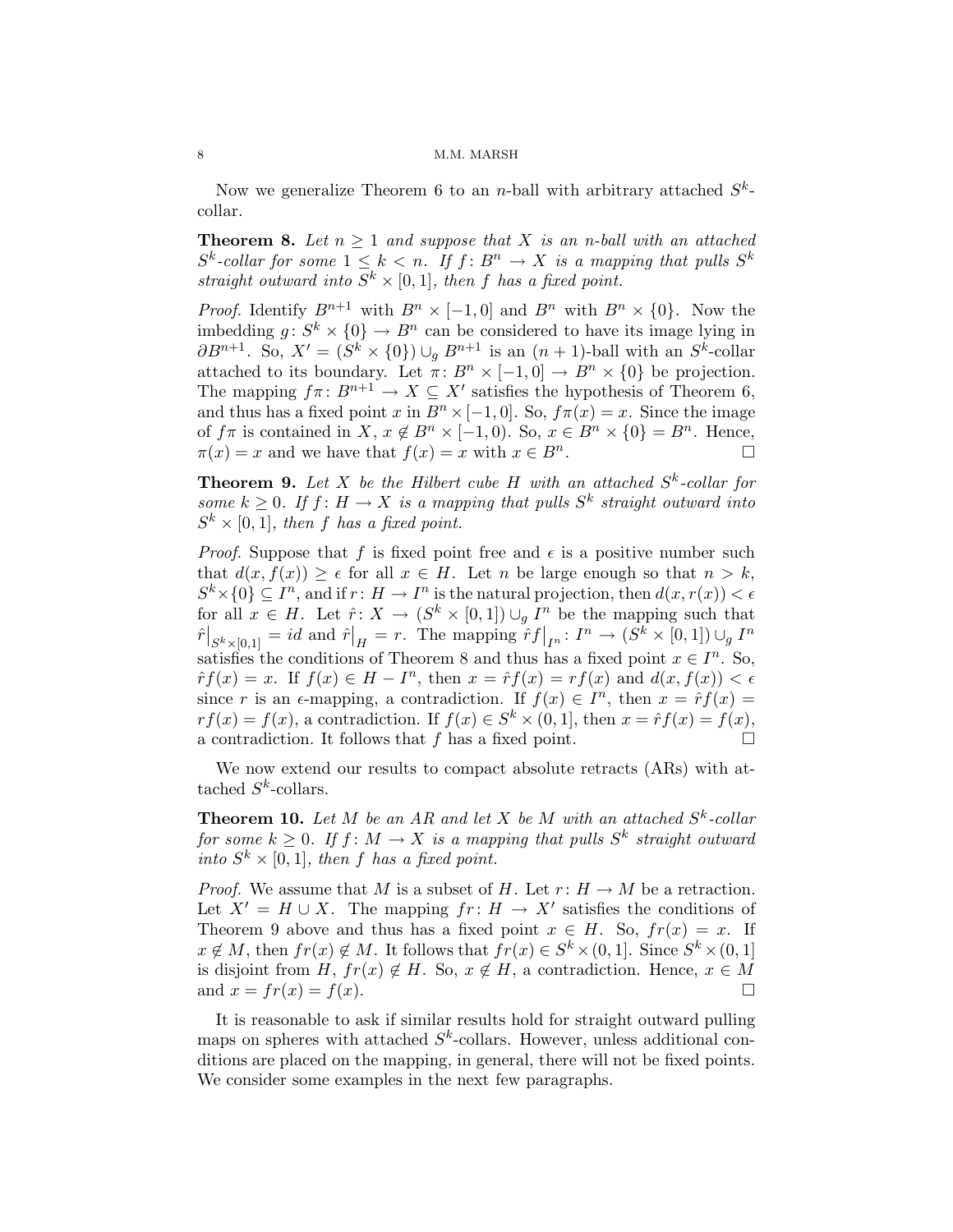Consider the case when  $k = 0$ . Suppose that X is an *n*-sphere with an attached  $S^0$ -collar. It is preferable, in this case, to refer to X as an *n-sphere* with 2 stickers attached. Furthermore, we say that the stickers are attached at points p and q if  $X \approx S^n \cup \{tp \mid 1 \le t \le 2\} \cup \{tq \mid 1 \le t \le 2\}$ . Identify  $S<sup>n</sup>$  with the suspension,  $\Sigma S^{n-1}$ , of  $S^{n-1}$  so that the stickers are attached at the two vertices, v and  $-v$ . Let  $g: S^{n-1} \to S^{n-1}$  be a fixed point free map and let  $\Sigma g: S^n \to S^n$  be its suspension. Let f be a map that pulls  $S^n$ outward into the two stickers leaving only  $S^{n-1}$  invariant. The compositon map  $f \circ \Sigma g$  is fixed point free.

Let  $k \geq 1$ . Suppose that X is an *n*-sphere with an attached  $S^k$ -collar. If  $n = k$ , then X is an  $S^k$ -collar and the map which sends  $S^k \times \{0\}$  radially outward onto  $S^k \times \{1\}$  has no fixed point in  $S^k = S^k \times \{0\}$ . If  $n = k + 1$ , then  $S^n \approx \Sigma S^k$ . Let  $F: \Sigma S^k \to \Sigma S^k$  be a map that homeomorphically interchanges the upper half and lower half of  $\Sigma S^k$  and is the identity on  $S^k$ . Let  $g: S^n \to X$  be a map that pulls  $S^k$  straight outward, pulls each point of  $\Sigma S^k - \{v, -v\}$  away from v and  $-v$ , and leaves v and  $-v$  fixed. Then  $g \circ F$ is a fixed point free outward pulling map on  $S^k$ .

For  $S^k$ -collars attached to  $S^n$  for  $n > k+1$ , by taking repeated suspensions of  $S^k$  (until we reach  $S^n$ ) and using maps similar to F and g above, we can build fixed point free outward pulling maps on  $S^k$ .

# 4. Algebraic Methods

We now turn our attention to similar results that have been established using numerical invariants of mappings (e.g., index theory, Lefschetz theory, Nielsen theory).

In 1957, D.G. Bourgin [1, Th.1] proved the following theorem.

**Theorem 11** (Bourgin). Suppose X is an absolute retract and  $\{Y_i\}_{i=1}^n$ ,  $n \neq 1$ , are open subsets of X whose closures  $\overline{Y}_i$  are pairwise disjoint absolute retracts. Let  $G = \bigcup_{i=1}^n Y_i$  and let f map  $Z = X - G$  to X subject to  $f(\mathrm{bd}\ Y_i)\subseteq Y_i$  for each  $1\leq i\leq n$ . Then f has a fixed point.

Bourgin used a notion of the index, which he defined in previous papers, of a map f on an open set U in an ANR X, denoted index(f, U), and established the usual additive relationship between the "local" index and the Lefschetz number of f. In this case, index $(f, U)$  + index $(f, X - \overline{U}) = L(f)$ . His result then follows almost immediately since  $L(f) = 1$ , index $(f, Y_i) = 1$ for each  $1 \leq i \leq n$ , and the index is additive on disjoint open sets. We note that our Theorem 10 (with  $k = 0$ ) is similar to and implied by Bourgin's result for  $n = 2$ . Although, in the applications above, it is not immediate how to extend to get Bourgin's result, we note that Bourgin's result does not imply Theorem 10 for  $k \geq 1$ .

In 1968, C. Bowszyc [2] defined a relative Lefschetz number for a map of pairs  $(X, A)$  to  $(X, A)$  and established a relative Lefschetz fixed point theorem. Namely,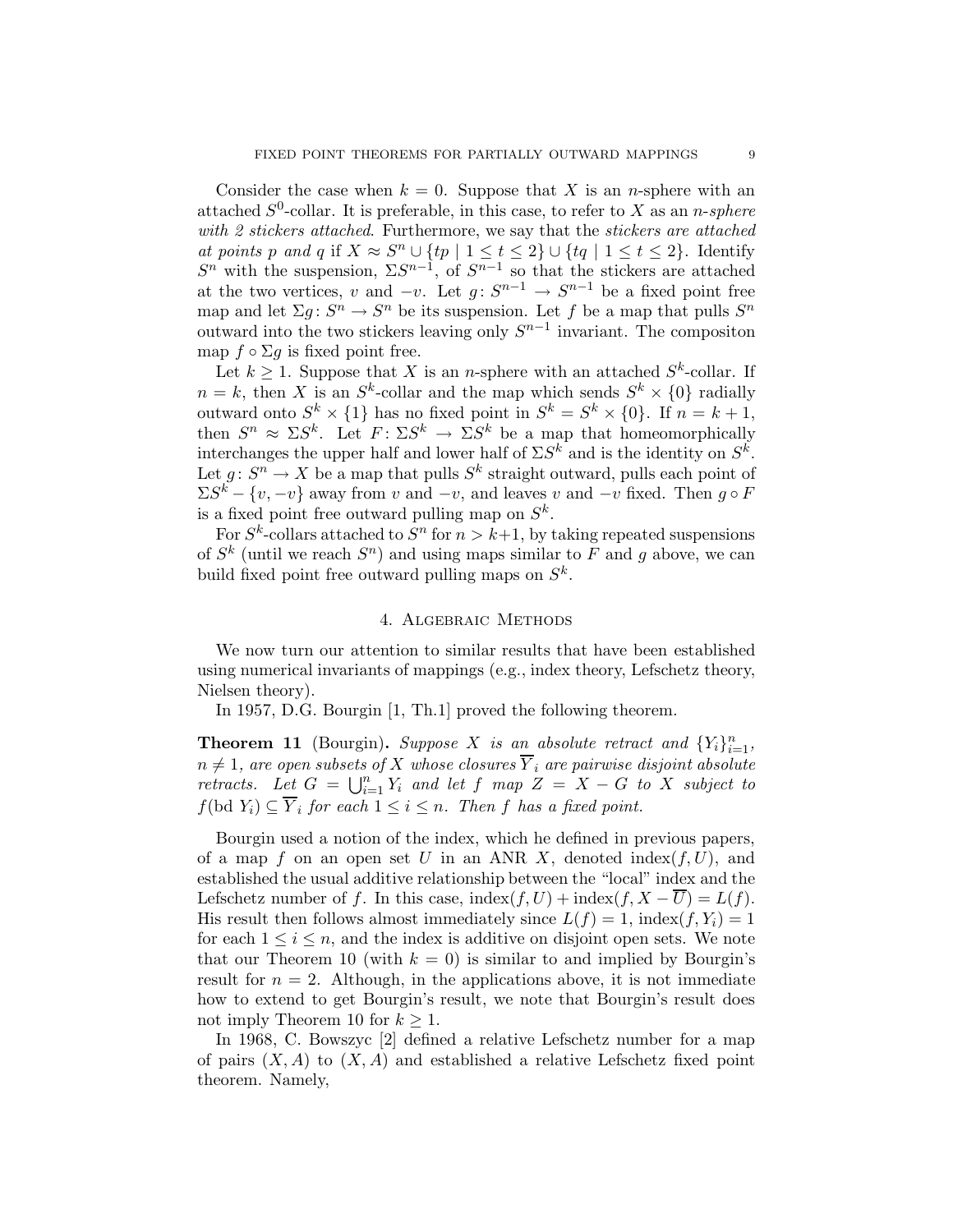**Theorem 12** (Bowszyc). Given a compact mapping  $f : (X, A) \rightarrow (X, A)$ , where X and A are ANRs and A is closed in X, the condition  $L(f) \neq 0$ implies there exists a fixed point for f in  $\overline{X - A}$ .

Bowszyc used this theorem to establish some fixed point results and to reprove Bourgin's results. In 1985, L. Górniewicz and A. Granas [6] proved that Bowszyc's theorem is valid for a larger class of mappings, namely, for maps of compact attraction.

In 1986, H. Schirmer [18] developed a relative Nielsen number. For definitions and discussion of Nielsen theory, see [3, Chapters 6 & 7]. Briefly, the Nielsen number for a map  $f: (X, A) \to (X, A)$  of pairs of compact ANRs is a lower bound (in some cases, a sharp lower bound) for the number of fixed points of each map  $g: (X, A) \to (X, A)$  that is homotopic to f as a map of pairs. Our point of view has been to consider mappings  $f$  whose range is not contained in the domain and such that f pulls the domain (or part of it) outward into the range. In the applications we have considered, it is possible to pass back and forth from this point of view to one of mappings of pairs.

Suppose M is an AR, X is M with an attached  $S^k$ -collar, and  $f: M \to X$ is an outward pulling map on  $S^k \times \{0\}$ . We can extend f to a map of pairs  $\hat{f}$ :  $(X, A) \rightarrow (X, A)$ , where  $A = S^k \times [0, 1]$ , by defining

$$
\hat{f}(x) = \begin{cases} f(x) & \text{if } x \in M \\ f\pi_1(x) & \text{if } x \in A \end{cases}.
$$

Of course, this technique may create fixed points for  $\hat{f}$  in A. In fact, if f is a straight outward pulling map, then  $f(S^k \times \{0\})$  is a set of fixed points of  $\hat{f}$ . We are interested in fixed points for  $\hat{f}$  that lie in  $\overline{X - A} = M$ . Furthermore, in any situation where  $\partial A$  is a retract of A, we can similarly extend f from  $M$  to  $X$ .

Conversely, if  $\hat{f}$ :  $(X, A) \rightarrow (X, A)$  is a map of ANR pairs, we can view X as  $\overline{X-A}$  with A attached at  $\partial A$ . Since  $\hat{f}(A) \subseteq A$ , it follows that  $f = \hat{f}|_{\overline{X-A}}$ is an outward pulling map on  $\partial A$ . Thus, a fixed point theorem that locates a fixed point of f in  $\overline{X - A}$  will also be a fixed point theorem for the outward pulling map f.

In [18], Schirmer developed a relative Nielsen theory, proving the necessary theorems to establish that it is a viable theory that extends the general Nielsen theory. In most of our applications, since  $X$  is simply connected and  $S^k \times [0,1]$  admits a fixed point free map, the relative Nielsen number  $N(f; X, S^k \times [0, 1])$  of  $f: (X, S^k \times [0, 1]) \to (X, S^k \times [0, 1])$  coincides with the usual Nielsen number  $N(f)$  of  $f: X \to X$  (see [18, Th.2.6]). So, we gain no additional information by considering the relative theory.

In [19], Schirmer uses the relative Nielsen theory to study deformations of the pair  $(X, A)$ . In particular, she relates the Euler characteristic of the components of  $X$  and  $A$  to the size and location of minimal fixed point sets for deformations of  $(X, A)$ . In [20], using techniques of K. Scholz [21],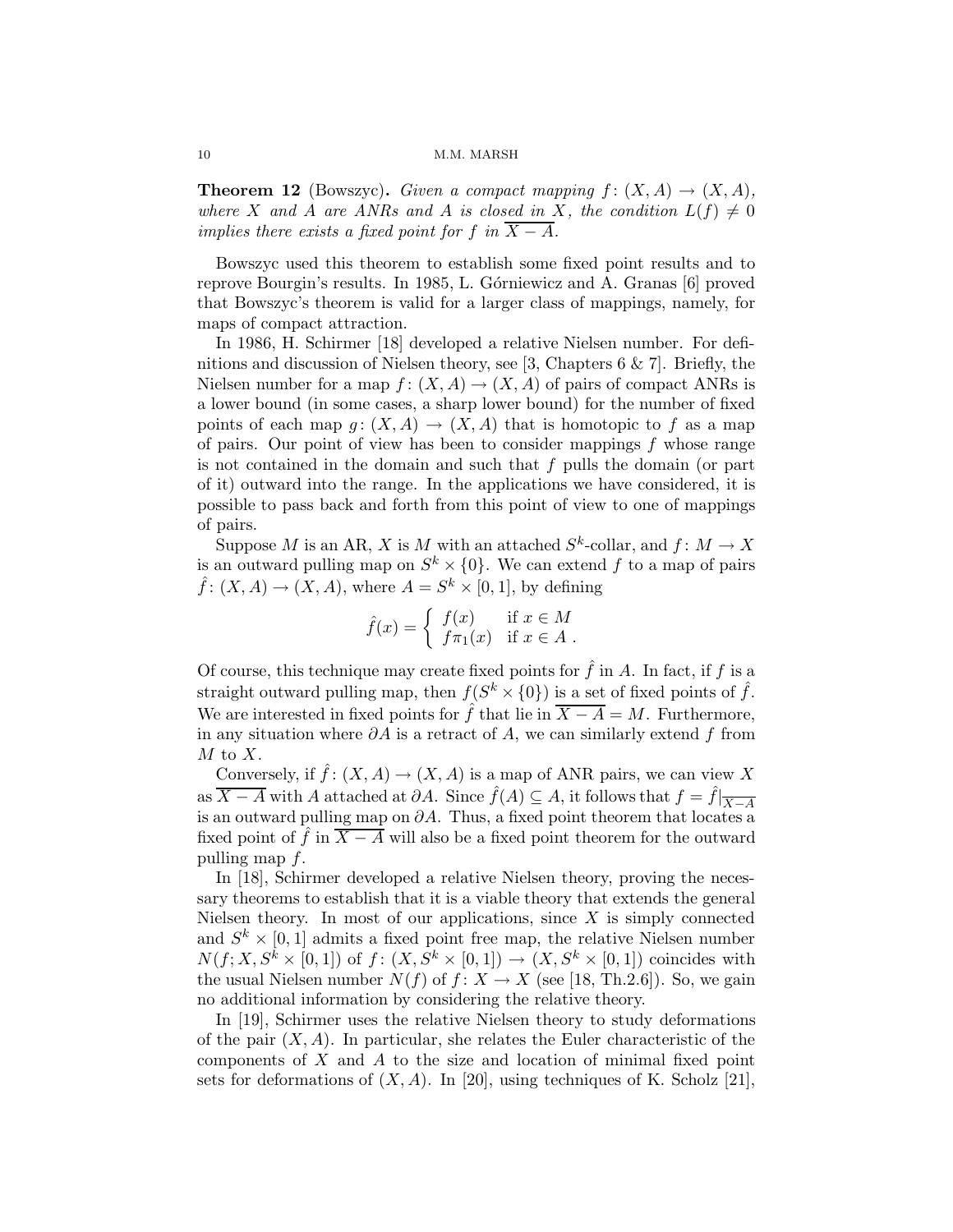she extends the relative theory to maps of noncompact, metrizable ANRs. She also defines Nielsen numbers for f restricted to the boundary of  $A$ ,  $\tilde{n}(f; X, A)$ , and for f restricted to the complement of A,  $N(f; X, A)$ . Again, many of the results in [20] are concerned with the validity of the theory and relationships between the various Nielsen numbers. Theorems 3.7, 4.3, and 4.4, however, are very nice fixed point results which can also be used to establish our Corollary 1 and Theorem 10. The restricted Nielsen numbers are particularly useful in determining the location of fixed points of the map  $f: (X, A) \to (X, A)$ . Having passed from our point of view to an extended map of pairs as discussed earlier, we are interested in fixed points that lie in  $\overline{X - A}$ . If  $N(f; X, A) > 0$ , this will be the case. First, we provide an alternative proof for Corollary 1 that uses the relative Nielsen theory.

Alternative Proof of Corollary 1. Fix  $n \in \mathbb{N}$  and  $0 \leq k \leq n$ . Assume, without loss of generality, that  $f$  moves the first  $k$  pairs of opposite sides of  $I<sup>n</sup>$  in opposite outward directions and the last  $n - k$  pairs of opposite sides of  $I<sup>n</sup>$  in opposite inward directions. Let t be a real number large enough so that  $f(I^n) \subseteq \prod_{i=1}^n [-t, t]$ . Let  $X = \prod_{i=1}^n [-t, t]$ . For notational convenience, if  $1 \leq i \leq n$ , we denote the natural retraction of  $[-t, t]$  onto  $I = [-1, 1]$  by  $r_i$ . Let  $r: X \to I^n$  be the product retraction; that is,  $r = \prod_{i=1}^n r_i$ .

It will be helpful to note that

(1) if  $x \in X$  and  $|\pi_j(x)| \ge 1$  for some  $1 \le j \le n$ , then  $r(x) \in I_{-j}^n \cup I_j^n$ .

To see this, note that since r is a product map,  $|\pi_j r(x)| = |r_j \pi_j(x)| = 1$ .

Let  $A = \{x \in X \mid |\pi_i(x)| \geq 1 \text{ for some } 1 \leq i \leq k\}.$  Note that if  $k = 0$ , then  $A = \emptyset$ . Otherwise, A is an ANR; in fact, A is an  $(S^{k-1}, n-k+1)$ -collar.

If  $A = \emptyset$ , then  $fr: X \to f(I^n) \subseteq X$  has a fixed point  $x \in X$  by Brouwer's Theorem, since X is a closed n-cell. Suppose that, for some  $1 \leq j \leq n$ ,  $|\pi_j(x)| > 1$ . By  $(1), r(x) \in I_{-j}^n \cup I_j^n$ . Since f maps each pair of opposite sides of  $I^n$  inward, it follows that  $|\pi_j fr(x)| \leq 1$ . But since x is a fixed point of  $fr, 1 < |\pi_i(x)| = |\pi_i fr(x)| \leq 1$ , a contradiction. Hence, for each  $1 \leq i \leq n, |\pi_i(x)| \leq 1$ . Thus,  $x \in I^n$  and  $x = r(x)$ . So,  $x = fr(x) = f(x)$ . That is, x is a fixed point of f and we are done. So, we assume that  $A \neq \emptyset$ ; hence,  $k \geq 1$ .

We claim that the map  $fr$  is a map of the pair  $(X, A)$  to itself. We need to show that  $fr(A) \subseteq A$ . Let  $x \in A$ . There exists  $1 \leq j \leq k$  such that  $|\pi_j(x)| \geq 1$ . By  $(1), r(x) \in I_{-j}^n \cup I_j^n$ . Since f maps  $I_{-j}^n$  and  $I_j^n$  outward, it follows that  $|\pi_j fr(x)| \geq 1$ . Hence,  $fr(x) \in A$ .

Now we calculate the relative Nielsen number of  $fr, N(fr; X, A)$ , on the complement of A.

By Schirmer [20, Theorem 3.7], since X is simply connected,  $\tilde{N}(fr; X, A)$ is determined by considering  $L(fr)$  and  $L(fr|_A)$ . Since X is contractible,  $L(fr) = 1$ . It is clear that  $fr|_A$  is homotopic to the identity map on A, so  $L(fr|_A)$  is equal to the Euler characteristic of A,  $\chi(A)$ . Since A is an  $(S^{k-1}, n-k+1)$ -collar,  $\chi(A) = \chi(S^{k-1}) \cdot \chi(I^{n-k+1}) = \chi(S^{k-1})$ . It follows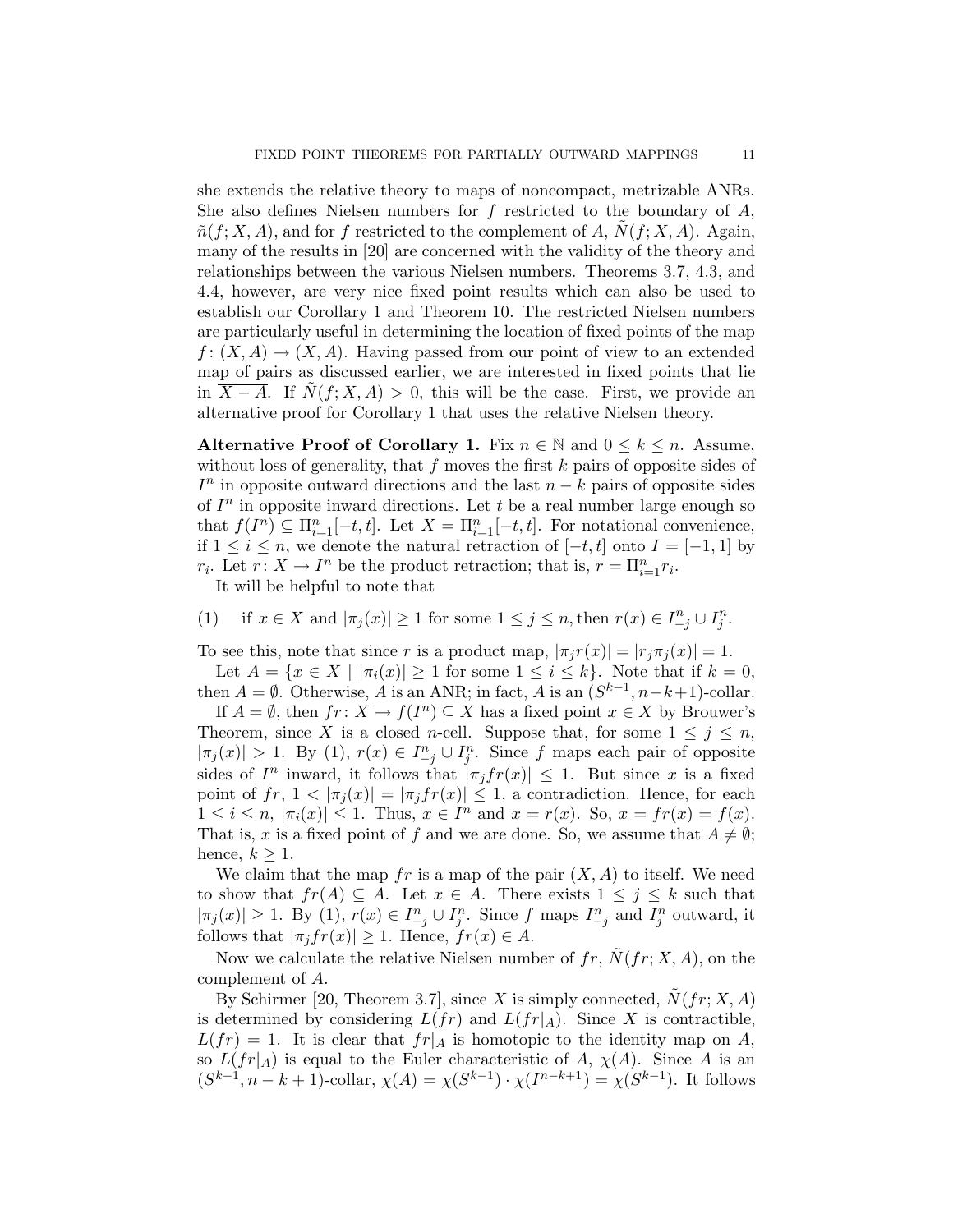that  $L(fr|_A)$  is 0 or 2 as k is even or odd. In either case,  $L(fr) \neq L(fr|_A)$ , and it follows from Schirmer's theorem that  $N(fr; X, A) = 1$ . This implies that fr has a fixed point in  $\overline{X - A}$ . Let  $x \in \overline{X - A}$  with  $fr(x) = x$ .

If  $x \in A \cap (\overline{X-A})$ , then for some  $1 \leq j \leq k$ ,  $|\pi_j(x)| \geq 1$ . But also,  $|\pi_j(x)| \leq 1$ . So,  $|\pi_j(x)| = 1$ . Hence,  $x \in I_{-j}^n \cup I_j^n$  and  $x = r(x)$ . So, x is a fixed point of f.

If  $x \notin A$ , then for each  $1 \leq i \leq n$ ,  $|\pi_i(x)| < 1$ . Again,  $x = r(x)$  and x is a fixed point of f.

We can also apply Theorem 3.7 in [20] to establish our Theorem 10. Assume the hypothesis of Theorem 10, let  $A = S^k \times [0,1]$ , and extend  $f: M \to X$  to  $\hat{f}: (X, A) \to (X, A)$  as in the earlier discussion. As in the proof of Corollary 1 above,  $L(\hat{f}) = 1$  and  $L(f|_A)$  is either 0 or 2 as k is either odd or even. Thus,  $L(\hat{f}) \neq L(f|_A)$  and it follows that  $\tilde{N}(f; X, A) = 1$ . This implies that  $\hat{f}$  has a fixed point in  $\overline{X - A} = M$ . So, our original outward pulling map  $f: M \to X$  has a fixed point. Schirmer shows in Example 3.8 of [20] that Bourgin's (and Bowszyc's) result follows from her Theorem 3.7.

In [20], if we have a pair  $(X, A)$  for which  $\overline{X - A} = X$ , then  $\overline{N}(f; X, A)$ coincides with  $N(f; X, A)$  and provides no additional information. In 1989, R.F. Brown, R.E. Greene, and H. Schirmer [4] continued this program for maps of pairs  $(X, A)$  where  $\overline{X - A} = X$ . In particular, they investigated applications for  $X$  a manifold with boundary  $A$  and considered both continuous and smooth extensions of maps  $f: A \to A$ .

Finally, we call attention to several results of S.B. Nadler, Jr. related to partially outward maps. In [15], Nadler extends a result of I. Rosenholtz [17, Th 3.0] from open self maps of a continuum (a compact, connected metric space) to maps whose domain may not be the entire continuum. He proves that for Y a compact subset of a continuum X and  $f: Y \to X$  an  $\epsilon$ -expansive open map, f must have a fixed point. In [14], Nadler provides some examples of maps of n-balls ( $n \geq 2$ ) onto larger n-balls, establishing that there are not always fixed points in this situation. He also proves that if  $K$  is a proper subcontinuum of  $S^2$  that doesn't separate  $S^2$  and  $f: K \to S^2$  is a monotone surjective map taking a point x of  $\partial K$  outward (i.e.,  $f(x) \notin K$ ), then f has a fixed point.

### **REFERENCES**

- [1] D.G. Bourgin, Fixed Points on Neighborhood Retracts, Revue de Math. Pures Appl. 2(1957), 371-374.
- [2] C. Bowszyc, Fixed Point Theorems for the Pair of Spaces, Bulletin de L'Academie Polon. des Sciences XVI(1968), #11, 845-850.
- [3] R.F. Brown, The Lefschetz Fixed Point Theorem, Scott, Foresman and Co., Glenview, IL (1971).
- [4] R.F. Brown, R.E. Greene, and H. Schirmer, Fixed Points of Map Extensions, Topological Fixed Point Theory and Appl., Lecture Notes in Math. 1411, Springer (1989), 24-45.